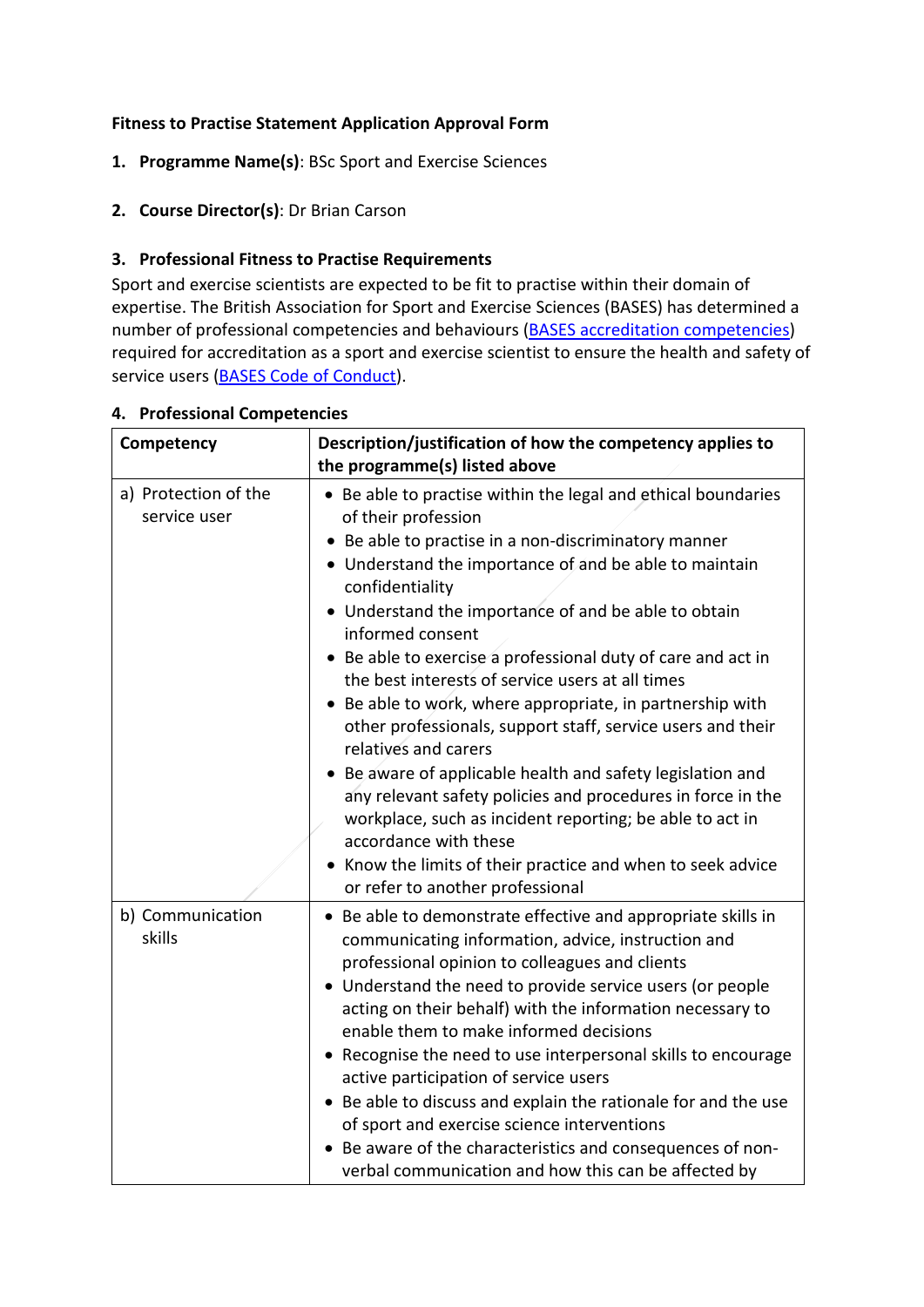|                                             | culture, age, ethnicity, gender, religious beliefs, nationality,<br>sexuality and socio-economic status                                                                                                                                                                                                                                                                                                                                                                                                                                                                                                                                                                                                                                                                                                  |
|---------------------------------------------|----------------------------------------------------------------------------------------------------------------------------------------------------------------------------------------------------------------------------------------------------------------------------------------------------------------------------------------------------------------------------------------------------------------------------------------------------------------------------------------------------------------------------------------------------------------------------------------------------------------------------------------------------------------------------------------------------------------------------------------------------------------------------------------------------------|
| c) Working within the<br>scope of practice  | • Recognise their limitations in qualifications, experience,<br>expertise and competence and operate within these limits,<br>restricting the interpretation of results to those they are<br>qualified to give and in employing any equipment and<br>techniques they are qualified to use<br>• Refer to an appropriate professional within such a field any<br>matter whose essence appears to lie within another<br>specialist field, such as medicine or physiotherapy<br>• Do not misrepresent their qualifications, experience or<br>expertise in any way or exaggerate or mislead clients in<br>respect of the effectiveness of any techniques they<br>undertake<br>• Seek to become accredited where and when appropriate<br>• Be knowledgeable in respect of contemporary research and<br>practice |
| d) Confidentiality                          | • Preserve the confidentiality of the information acquired in<br>their work, which must not be devolved without the prior<br>written consent of the client<br>• Inform all clients that they have a right to a copy of such<br>information relating to them, and supply a copy if so<br>requested                                                                                                                                                                                                                                                                                                                                                                                                                                                                                                        |
| e) Managing risks and<br>reporting concerns | • Know and be able to apply the key concepts that are<br>relevant to safe and effective practice within their domain<br>of expertise                                                                                                                                                                                                                                                                                                                                                                                                                                                                                                                                                                                                                                                                     |
| f) Honesty and<br>trustworthiness           | • Recognise that relationships with service users should be<br>based on mutual respect and trust, and be able to maintain<br>high standards of care in all situations<br>• Do not exploit relationships with clients for personal gain or<br>gratification<br>Be totally unbiased and objective in practices and actions<br>$\bullet$                                                                                                                                                                                                                                                                                                                                                                                                                                                                    |
| g) Behaviour on and off<br>campus           | • Adhere to the University of Limerick student code of<br>conduct                                                                                                                                                                                                                                                                                                                                                                                                                                                                                                                                                                                                                                                                                                                                        |
| h) Keeping appropriate<br>records           | • Be able to maintain records appropriately<br>• Store and use individually identifiable data in accordance<br>with the provisions of the Data Protection Act<br>Obtain, present and publish data in an unbiased and<br>$\bullet$<br>responsible manner<br>• Seek to maximise the accessibility of research findings and,<br>wherever appropriate, publish them in the interest of<br>science<br>Do not disclose the identity of any individual client in<br>published data unless the prior written consent of the<br>individual is obtained                                                                                                                                                                                                                                                            |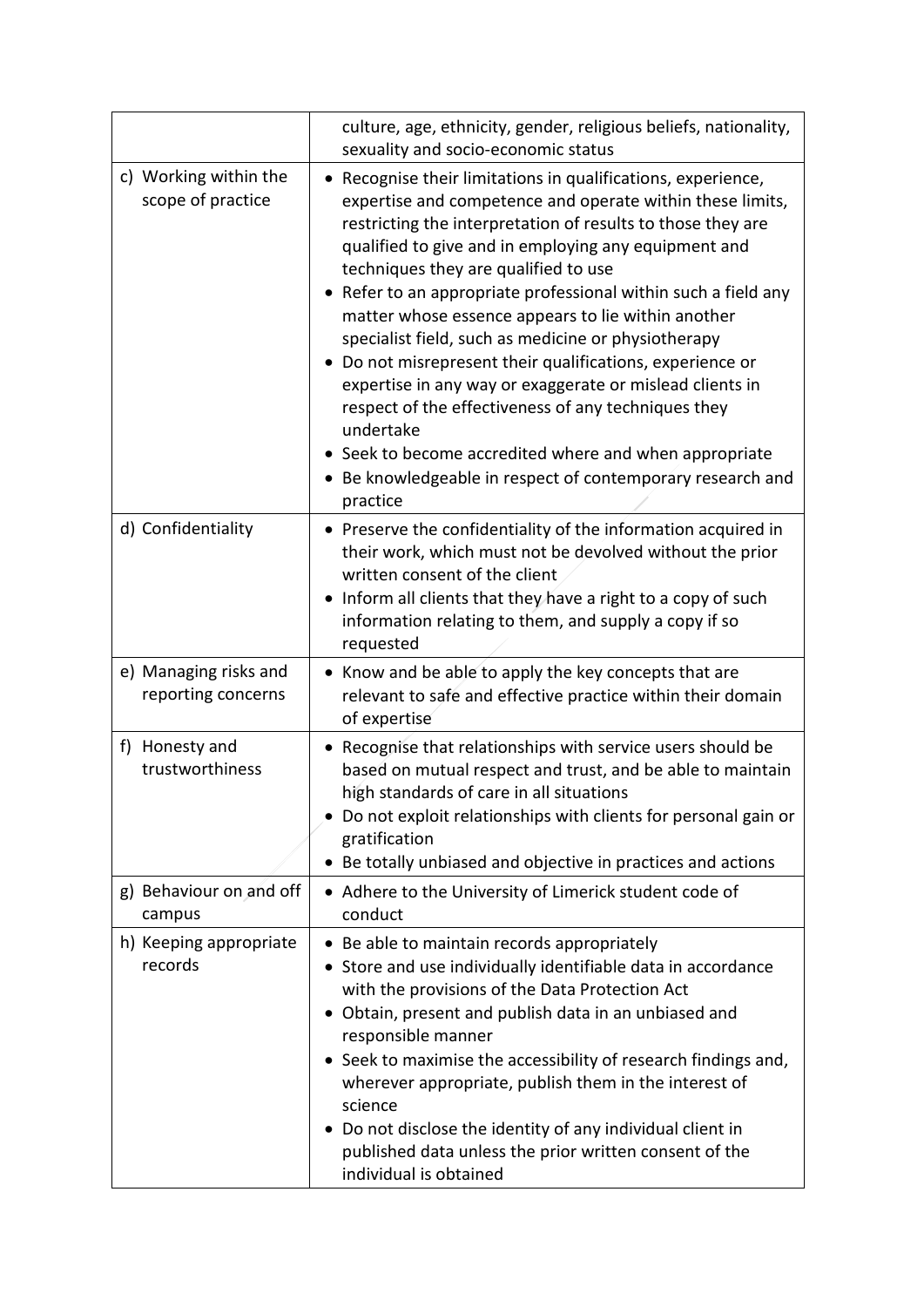| i) Additional<br>competencies | • Understand the key concepts of the bodies of knowledge<br>that are relevant to their specific professional practice<br>Relevant to their practice, understand the structure and<br>$\bullet$ |
|-------------------------------|------------------------------------------------------------------------------------------------------------------------------------------------------------------------------------------------|
|                               | function of the human body and have knowledge of health,<br>disease, disorder and dysfunction                                                                                                  |
|                               | • Understand and be able to apply the theoretical concepts<br>underpinning sport and exercise science delivery within<br>their domain of expertise                                             |
|                               | Understand the theoretical basis of, and the variety of<br>approaches to, assessment and intervention                                                                                          |
|                               | • Understand how sport and physical activity affect and<br>influence the structure and function of the human body                                                                              |
|                               | • Be able to gather appropriate information by undertaking<br>or arranging investigations as appropriate                                                                                       |
|                               | • Be able to select, undertake and record a thorough,                                                                                                                                          |
|                               | sensitive and detailed assessment using appropriate<br>techniques and equipment                                                                                                                |
|                               | • Be able to analyse and critically evaluate the information<br>collected                                                                                                                      |
|                               | Be able to demonstrate a basic level of skill in the use of<br>information technology appropriate to their practice                                                                            |
|                               | • Be able to conduct safely and skilfully appropriate                                                                                                                                          |
|                               | diagnostic or monitoring procedures, treatment, therapy or<br>other actions relevant to the domain of expertise                                                                                |
|                               | • Be able to evaluate intervention plans using recognised                                                                                                                                      |
|                               | outcome measures, and be able to revise the plans, as<br>necessary, in conjunction with the service user                                                                                       |
|                               | • Be able to draw on appropriate knowledge and skills in                                                                                                                                       |
|                               | order to make professional judgements                                                                                                                                                          |
|                               | Be able to select, plan, implement and manage the                                                                                                                                              |
|                               | appropriate sport and exercise science interventions aimed                                                                                                                                     |
|                               | at helping the service user achieve the agreed goal<br>• Be able to set goals and construct specific individual and                                                                            |
|                               | group sport and exercise science development programmes                                                                                                                                        |

# **5. Health Requirements**

The BSc Sport and Exercise Sciences programme involves the routine sampling of blood for measuring analytes such as glucose, insulin and lactate and measuring gaseous exchange through the mouth and nose (direct contact with saliva). For the safety and fitness to practise of our students and for the safety of service users during cooperative education placements, students entering the programme must be vaccinated against Hepatitis B as per Health Service Executive<sup>1</sup> and World Health Organisation<sup>2</sup> recommendations.